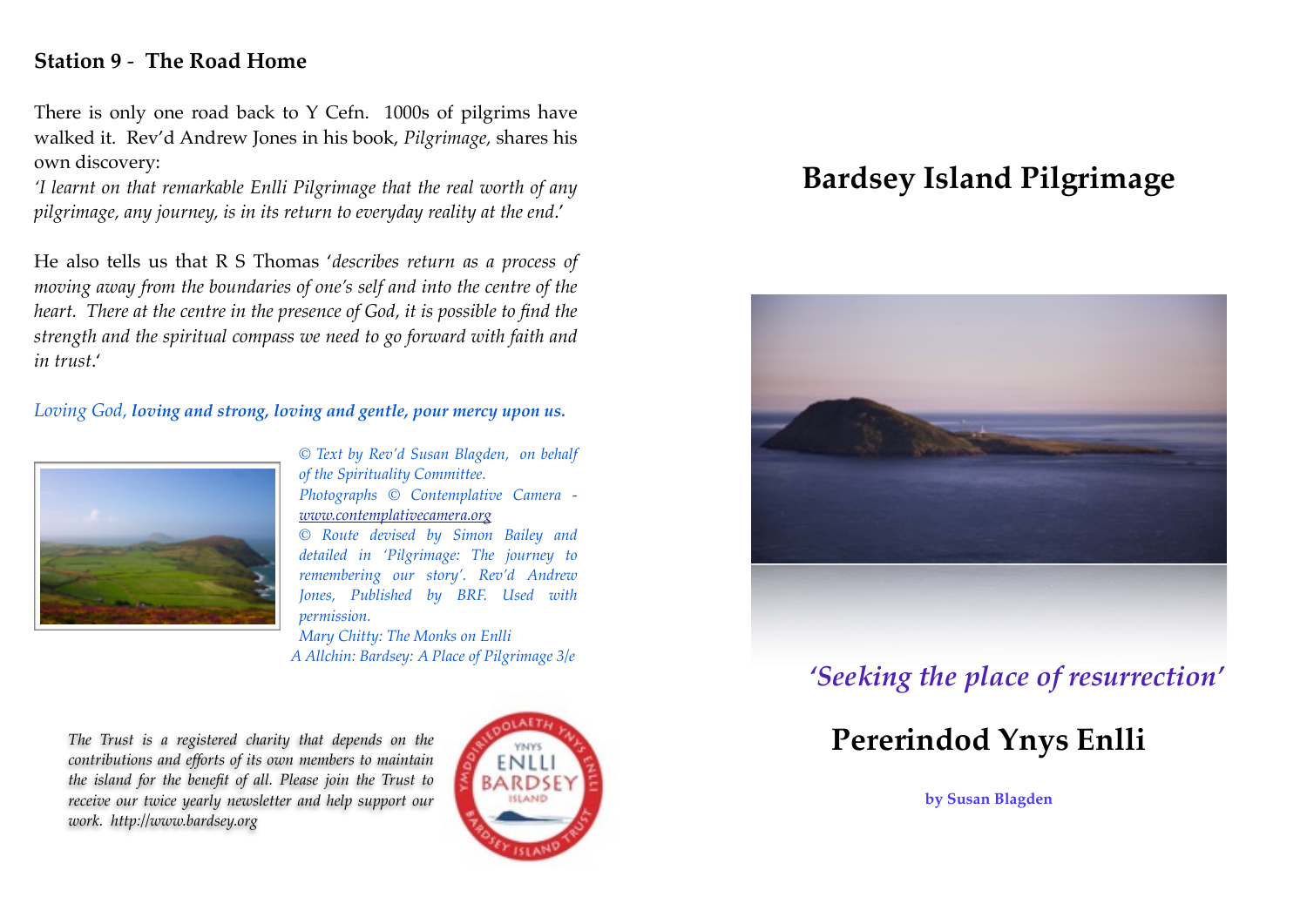Welcome to Ynys Enlli - the Isle of the Currents which has also been known for many centuries as a place of resurrection. This Pilgrimage will take a couple of hours to walk at a leisurely pace. It begins to one side of the landing stage.

Pause for a moment to connect with the fact that you have landed. Check that head, mind and heart are all together in this place. Feel the ground beneath your feet. Take some deep breaths and remind yourself that this is a place where many have indeed had a life-changing encounter with the risen Christ.

At each of the Stations on the Pilgrimage the following prayer will be used:

*Loving God, loving and strong, loving and gentle, pour mercy upon us.*

*O God of our journey, its beginning and its end, source of our longing and heart of our hope, be beside us here where you have been before, go ahead of us now and lead us by the hand deep into your heart.*

#### **Station 8 - The Mountain Top**

If the weather is good, climb the rest of the mountain. Enjoy the views of the Atlantic Ocean and Cardigan Bay, the mountains of Snowdonia, the whole of the Llŷn, and, on a clear day, the Wicklow Mountains in Ireland.

As Jesus faced his own death, he went up the mountain, taking three of his disciples with him. He was then transfigured before them. (Luke 9 v28-36)

*… through beholding, we are transfigured in every sense: nothing is wasted, nothing is left behind; through our wounds we are healed; our perspective – the way we 'figure things out' – is changed. In the resurrection, the wounds of Christ do not disappear; they are glorified….in our core silence, through our beholding, we realise our shared nature with God; we participate in the divine outpouring upon the world: incarnation, transfiguration and resurrection become conflated into a single movement of love.* 

*Maggie Ross: Writing the Icon of the Heart: In silence beholding (BRF)*

The Pilgrimage draws to an end by considering that final threshold between death and life. We are people of the Resurrection!

*Loving God, loving and strong, loving and gentle, pour mercy upon us.*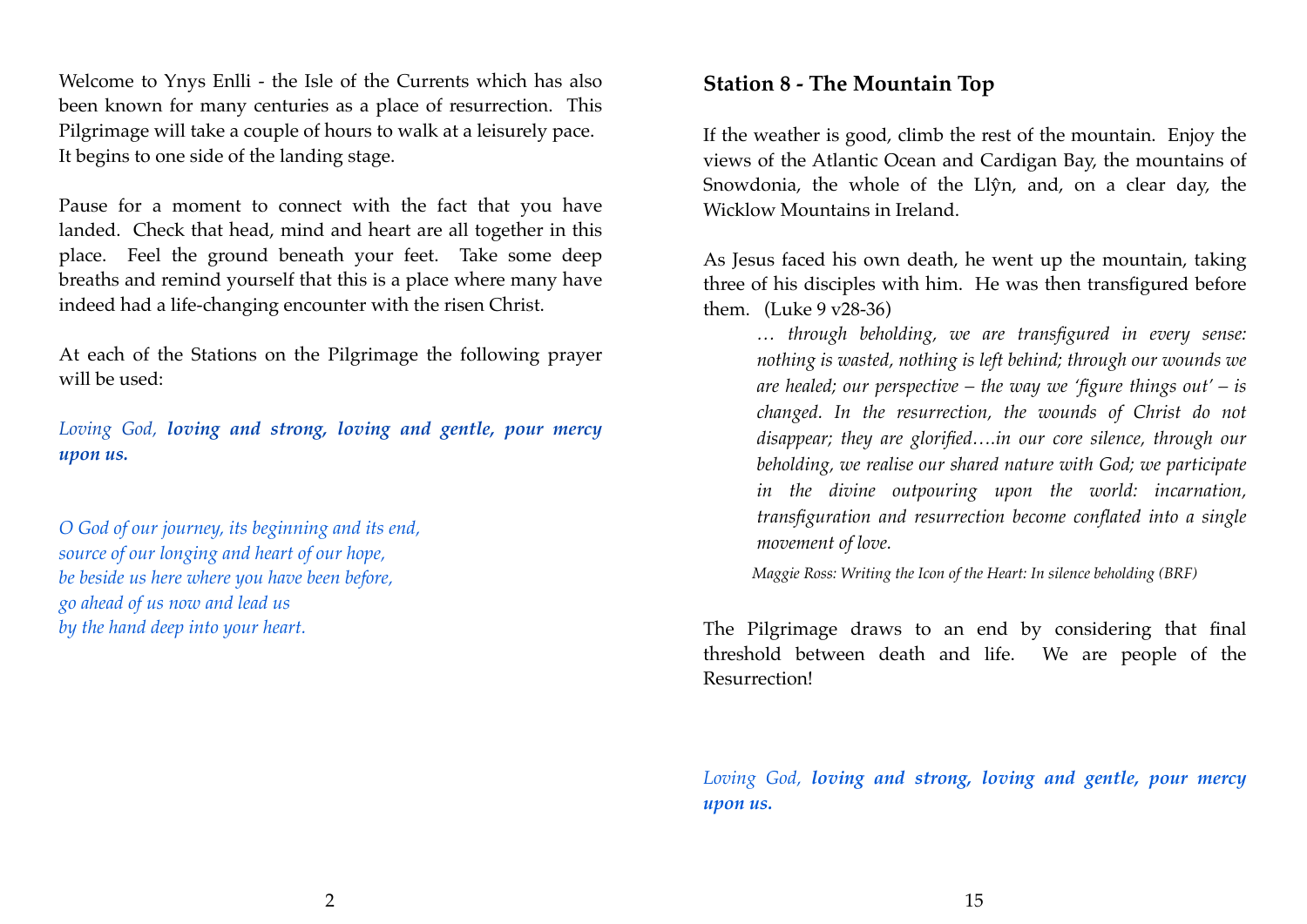### **Station 7 - The Cave of St Elgar**

Follow the wide track that rises up the mountainside, halfway along to our right, and if you choose the right path, you will find behind a rock you the low cave where tradition says St Elgar lived for a while. More recently, Brother Ramon, a Franciscan monk who spent some time here praying in the 1970s, found this cave to be a very powerful place of prayer. Elgar was the hermit who identified Dyfrig's remains in the 12th century for Bishop Urban so that they could be translated to Llandaff Cathedral.

There has been a strong tradition of hermits on the Llŷn and here on Bardsey. If you visit Y Betws / The Oratory on the way back, you will be visiting what was for many years, Sr Helen Mary's hermitage, a Franciscan hermit with a love of orthodox saints. You will find in there a beautiful icon of John of Dalyatha, painted by one of the hermits of Pen Llŷn. The text invites you to rest and lay your weary head on the knee of the beloved. Copies are available to purchase on the Enlli website, in the craft shop by the Caffi on the island, and also in St Hywyn's church bookshop in Aberdaron on the mainland.

#### *Loving God, loving and strong, loving and gentle, pour mercy upon us.*

We pray for all who have dedicated themselves to God in prayer: for religious and for hermits. Pray for those who work as spiritual directors helping people recognise the call of God in their day to day lives.

#### **Station 1 - Y Cafn (The Quay) and the Boathouse**



Take a moment to look back and notice where you have come from - today, or maybe the start of this pilgrimage/ start of your Christian journey ... In the silence maybe reconnect with a deeper reason for your journey here today. Why are you really here?

As you look out, be aware of what, or who, you have left behind, or perhaps what needs facing. This is the place where repairs are made to boats and fishing equipment. What repair work might be needed in your own life/ relationships at this point in time?

William Bodwrda and Griffith Roberts - referred to Enlli as the 'gateway to paradise'. I wonder what image that creates for you? A gateway is a threshold place. We see here the thresholds maybe between sea/land, risk/security, death/ resurrection.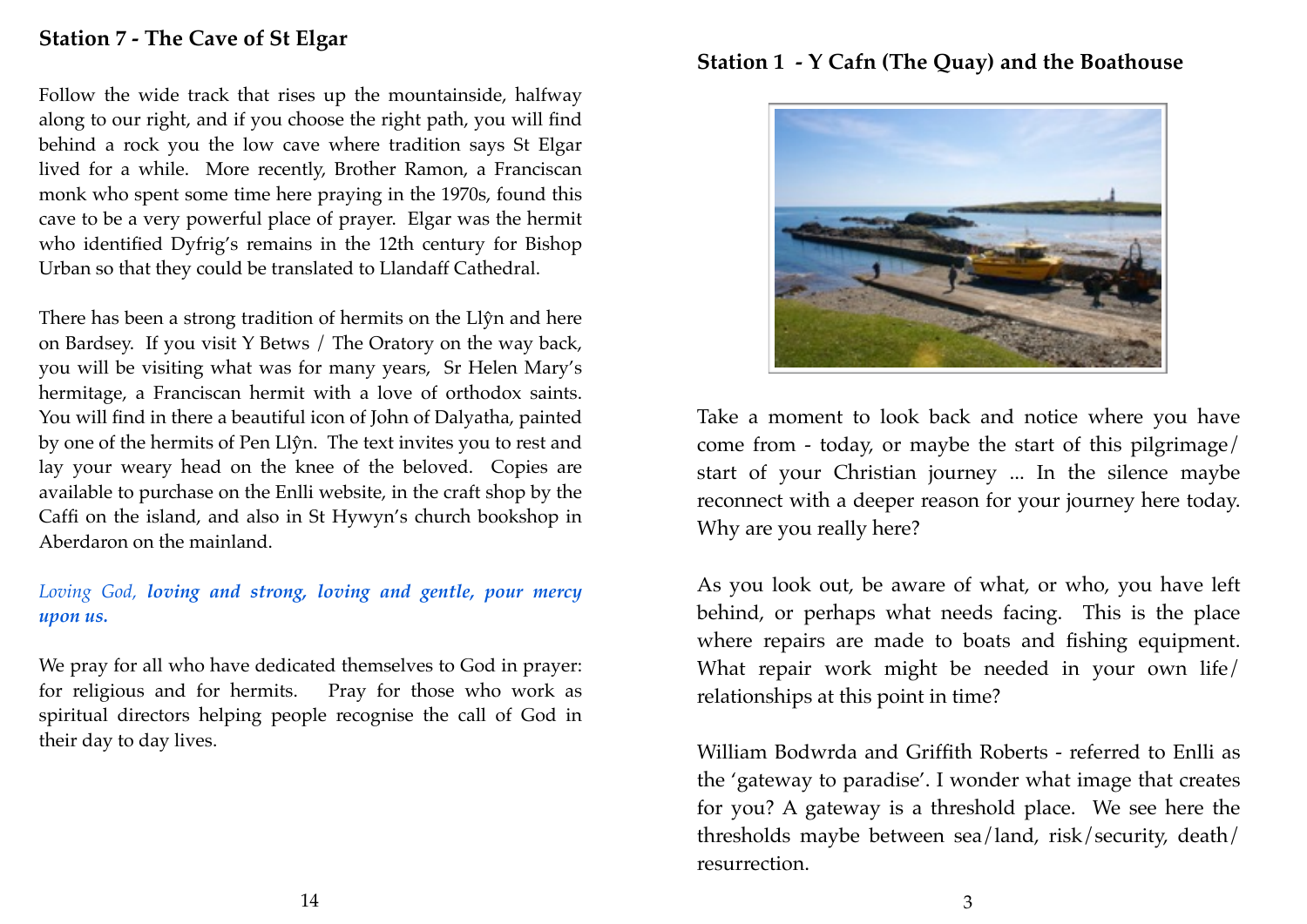Ynys Enlli is a place of promise, of hope, a mere step away from life lived in the fullness of God's love. Consider for a moment the thresholds you face in your own life just now. You might want to ask:

- What needs to die so that there can be resurrection?
- What security needs to be let go of so that the risk of love and adventure with God can go deeper?

Take time to name those thresholds in your own heart, along with the feelings that they hold, and then ask God to help you embrace the possibilities of new life, of resurrection.

*Loving God, loving and strong, loving and gentle, pour mercy upon us.*

As you move on, pray for all pilgrims on their journey - that there would be an integration of the inner journey with the outer journey.

Walk attentively around the bay towards the lighthouse, pausing near the gate. As you walk, seek to be aware of creation. There are many creatures on this shoreline - large and small, noisy and quiet!

Take a moment to be aware of what you are thirsting for. Also name those who maybe need God's healing touch.

Pray for those who are literally thirsty and hungry and those who hunger and thirst for justice.

#### *Loving God, loving and strong, loving and gentle, pour mercy upon us.*

You may choose to end your Pilgrimage here, especially as a day visitor, so that you have time to explore other parts of the Island. However, if you would like to continue the Pilgrimage then please move to Station 7.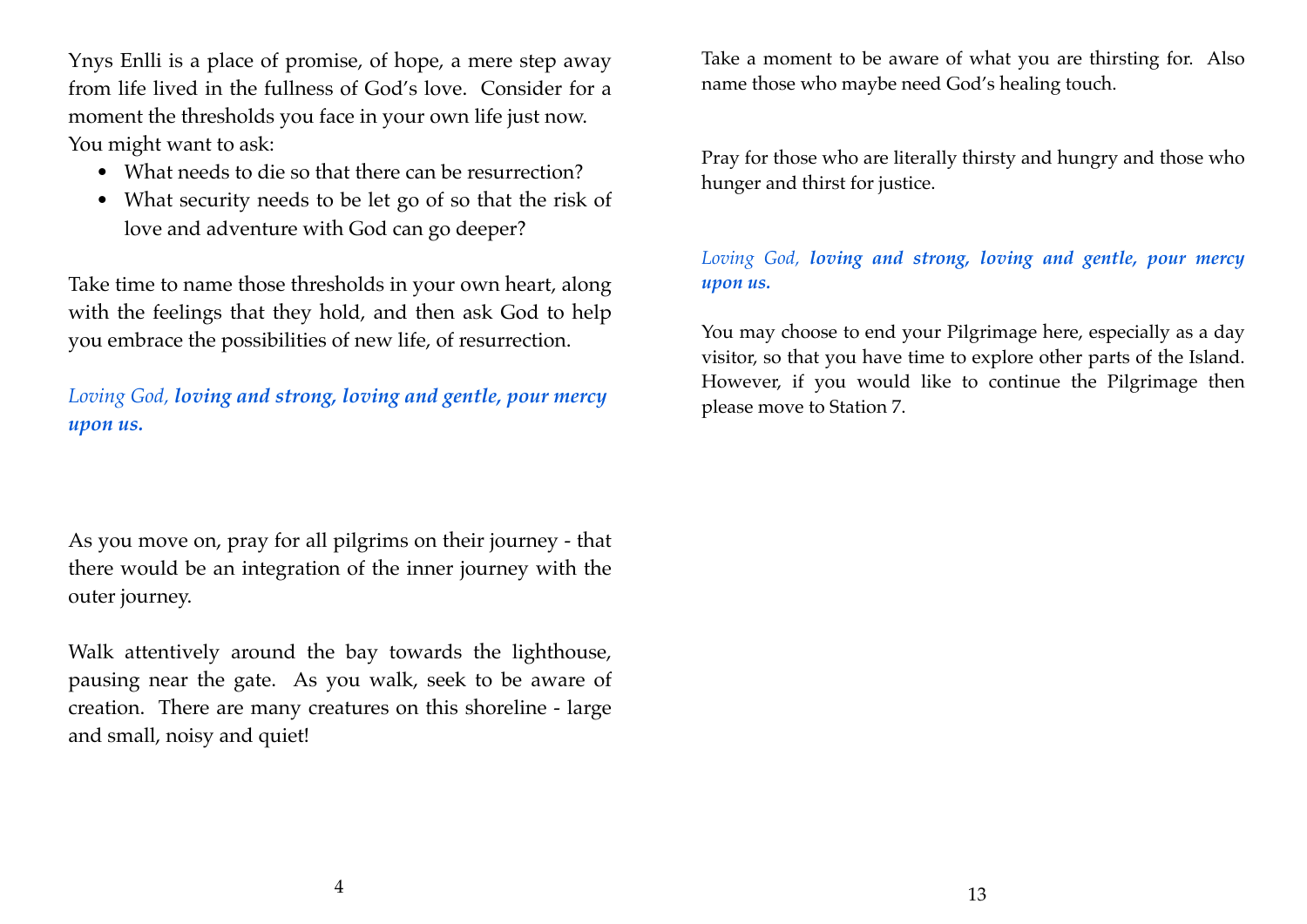## **Station 6 - The Well**

Walk to the left of Tŷ Capel - house adjacent to the 19th century Methodist Chapel - (given by Lord Newborough).



Follow a little pathway through a gate on the right, partway up the mountainside to one of the island's wells. See if you can see the mysterious little human face carved in the rock above the well.

Wells provide refreshment but also remind us of our baptismal vows to turn to Christ. Over the years they have also acquired the reputation of healing particular illnesses. We remember the vision in Revelation of the new heaven and new earth where John saw the River of the Water of the Life bringing healing not only to individuals but to nations.

Jesus said to the Samaritan woman whom he met at the well, *'Everyone who drinks of this water will be thirsty again, but those who drink of the water that I will give them will never be thirsty. The water that I will give will become in them a spring of water gushing up to eternal life.'* 

#### **Station 2 - The Lighthouse**



The monks who lived here were described as *culdee* (derived from Irish/celtic word) meaning servants/friends of God. There were many hermits in this tradition and some of the poetry that emerged at this time reflects a 'wonderful sense of the transfiguration of the world of nature in the grace of God'. *Allchin, p14*

Light is essential to that process of transfiguration. Jesus came as the Light of the World. There are many thresholds of light/dark in our world, in our lives.

What does it mean for you today to walk in the light of Christ?

How is that resurrection light falling on your journey today? What is it illuminating?

*Loving God, loving and strong, loving and gentle, pour mercy upon us.*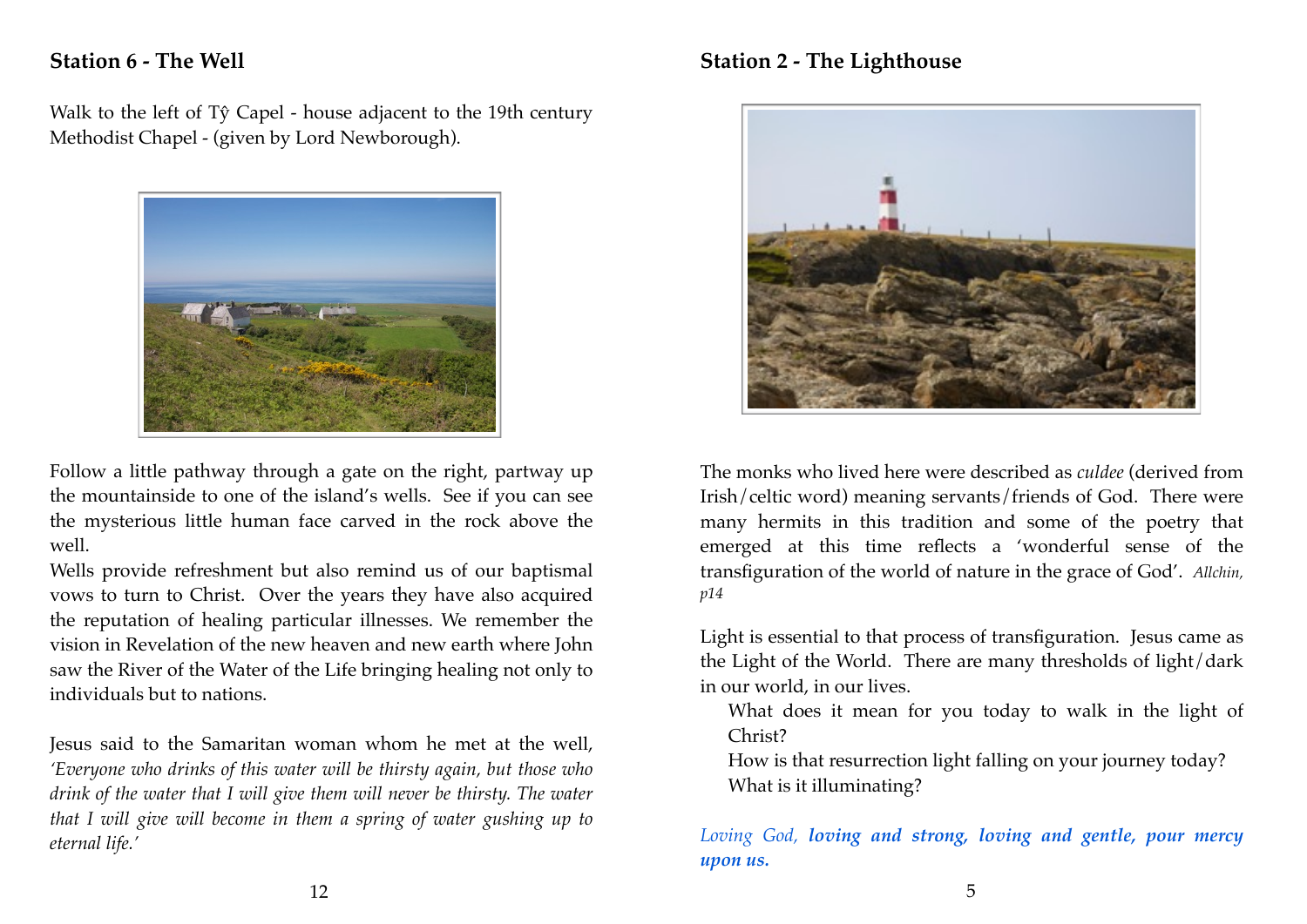Walk to station 3, away from the lighthouse, continuing along the shoreline, and remember in prayer the fishermen, those who work on the seas, and those who need the lighthouse to keep them safe.

#### **Station 3 - Maen Du**

Maen Du is a large black rock beyond the lighthouse that is cut off at high tide. As you continue to walk along the coastal edge, with the lighthouse behind, you will notice lots more black rocks. This stretch is long enough to settle into a real rhythm of walking. Notice what this feels like and how it compares to the way you usually live your life.



Sometimes we can be like people who '*felt that they had been travelling so fast that they had left their souls behind. In order to allow their souls to catch up, they needed to pause and rest a while*.' Pilgrimage, p189

Pause here to look out across the seemingly endless expanse of the Atlantic ocean. Allow your soul to catch up with your body!

The ruins of this Abbey, which was dedicated to Mary, date back to 13th century. It was an Augustinian Abbey and linked with Aberdaron Priory on the mainland. Before the Priory was built there were many celtic establishments on Ynys Enlli. You can see a couple of celtic crosses in the graveyard with their circle reminding us that the whole world and all our lives are lived within the love of God.

There is a plethora of Welsh saints to which churches are dedicated on the Llŷn. However, we do know that Mary was a favourite with the Augustinians! In the church of St Mary near Mynydd Mawr on the mainland, where the ruined outline can still be seen today, pilgrims watched and prayed before their voyage to Enlli. There was a sense for them in which Mary continued her life's work of watching and waiting, as the pilgrims traversed the treacherous Bardsey Sound. Mary had an open heart that was always focussed on Jesus Christ. She left him free to be his God-self. She did not manipulate or force an encounter. She was willing to be servant, to pour herself out, to love and to take risks, and to let herself be changed by that love.

As you contemplate the ruins here, consider how your own prayer journey has changed.

What invitation might there be for you today to a deeper exploration of the path and place of prayer?

*Loving God, loving and strong, loving and gentle, pour mercy upon us.*

Pray for those who live on the island today, those who care for it and for its future.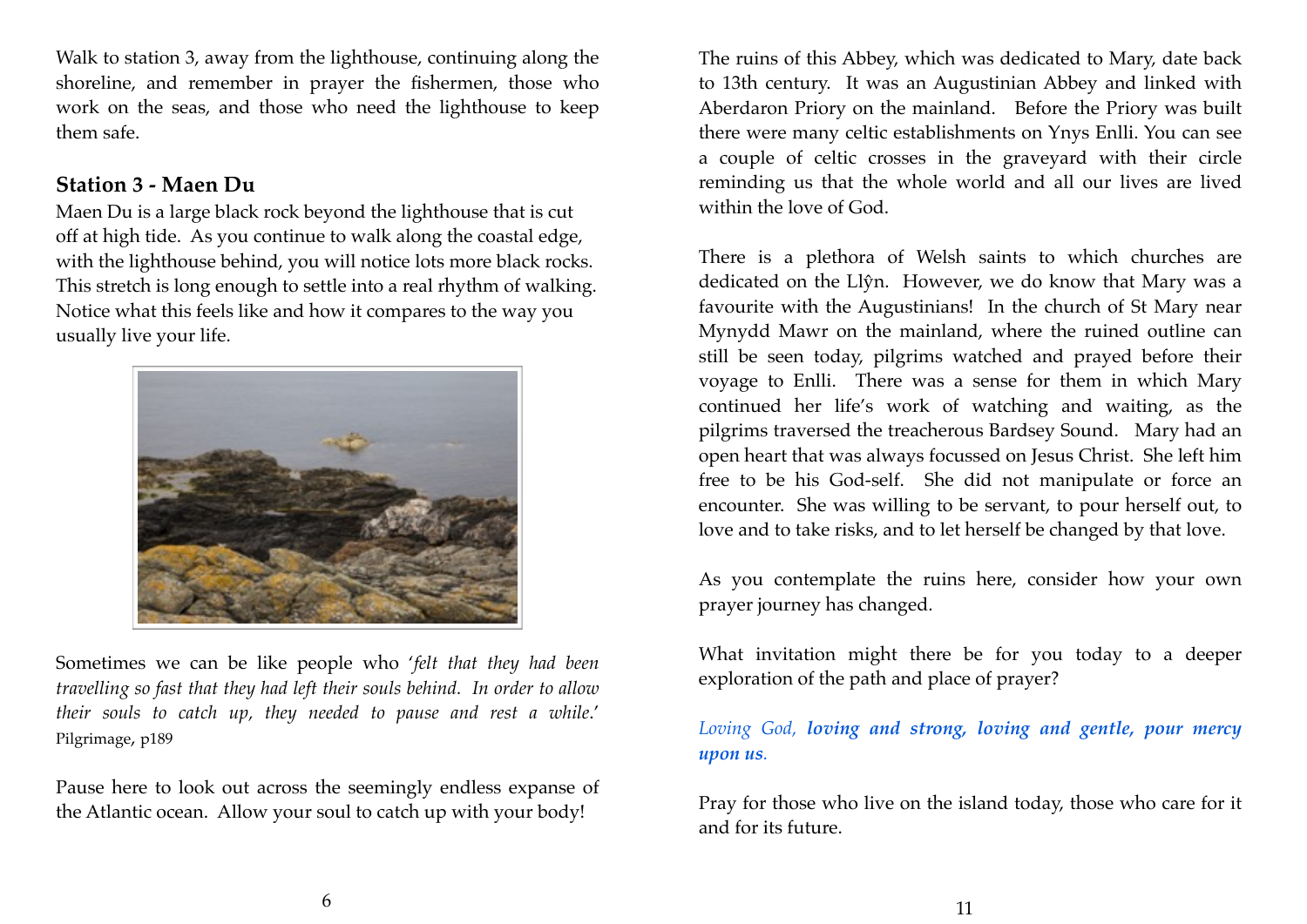### **Station 5 - Abbey Ruins**



May I, the poet Meilyr, pilgrim to Peter, Gatekeeper who judges the sum of virtue When the time comes for us to arise Who are in the grave, make me ready. May I be at home awaiting the summons In a fold with the moving sea near it, A desert it is of unfading honour With a bosom of brine about its graves Fair Mary's isle, pure island of the pure, The heir of resurrection, it is good to be in it. Christ of the foretold cross knows me, will keep me From the pains of hell, that place of exile. The Creator who created me will meet me In the fair parish of Enlli's faithful. *(12th century poet)*

'The Message' (a modern telling of the gospel stories) paraphrases Matthew 11: 28-29 - as an invitation to 'learn the unforced rhythms of grace'.

How do you respond to this invitation?

What might those 'unforced rhythms of grace' look and feel like in your life?

#### *Loving God, loving and strong, loving and gentle, pour mercy upon us.*

As you journey on, pray for all those who feel they are 'hurrying on to a receding future' quoting R S Thomas.